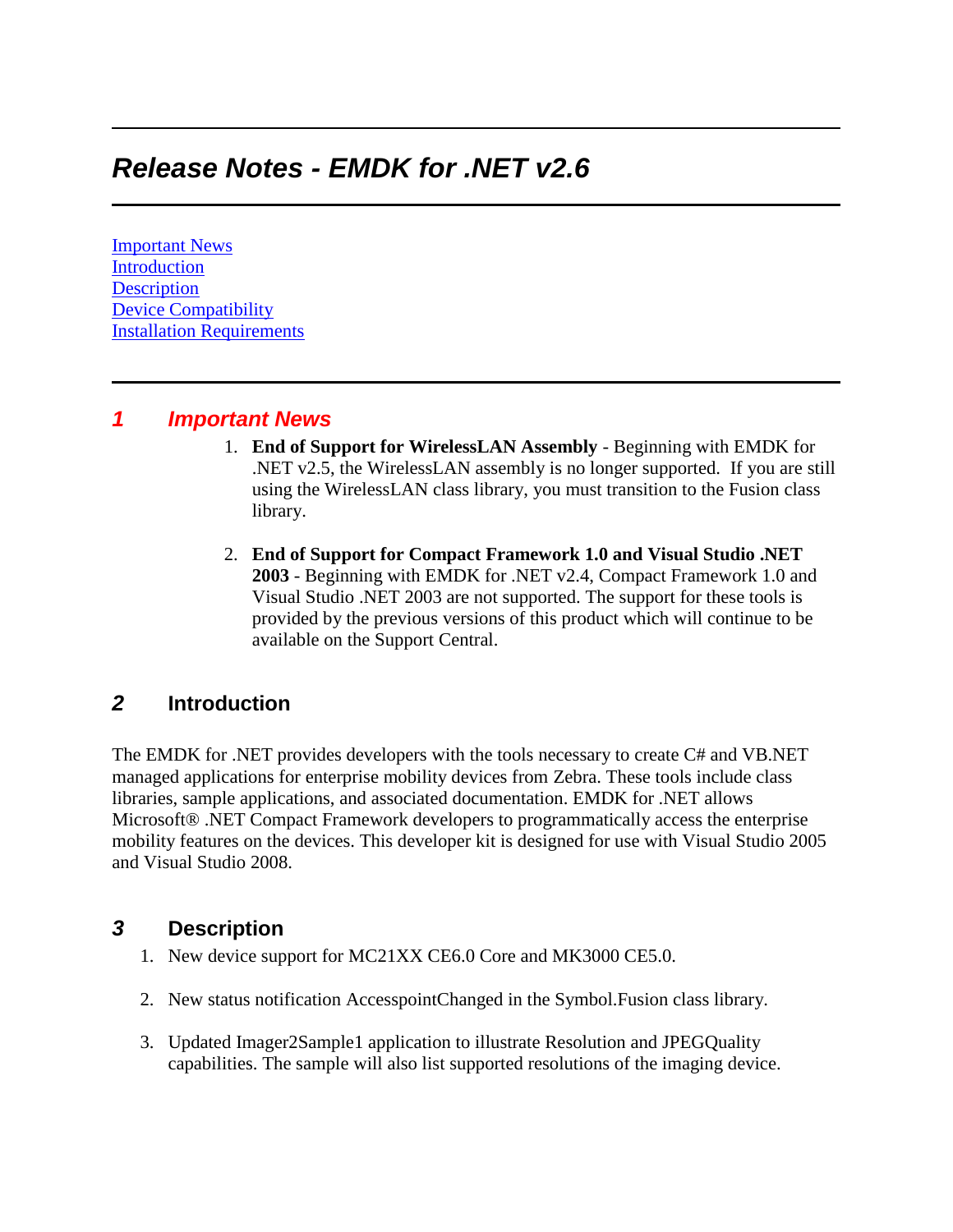- 4. Updated the Symbol.Barcode2 class library to add a new RestoreAllDefaultParameters() method under Barcode2.Config class. This function restores Interface, Scanner, Reader and Decoders parameters to the default settings.
- 5. Fixed an issue in Symbol.Barcode2 class library that was causing the Barcode2.Disable() and Barcode2.ScanCancel() methods to be non-responsive when used under certain scenarios.
- 6. Fixed an issue in Symbol.Imaging2 class library that was causing Imaging2.Disable() method to fail when the viewfinder control's type is not System.Windows.Forms.PictureBox.
- 7. The following RFID3 related updates have been done:
	- o 64-bit support added and validated only in Windows 7 Operating System
	- o Reader Serial Number get property added as part of SystemInfo class
	- o Statistics fields for Fujitsu, Impinj QT Tag Operations added in ReaderStatistics class
	- o TagLocationing class added in Actions class
	- o Impinj & NXP Custom tag functionality added
		- Impinj QT Write
		- Impinj QT Read
		- NXP Change Config Params (NXP-G2iL tags)
	- o Block Perma Lock, NXP Change Config, QT Write/Read Params, Recommission are added in Operation Sequence
	- o In ReaderCapabilities class,
		- Reader Module Version added which contains the module and version of the reader
		- IsFujitsuCommandSupported, IsImpinjCommandSupported get property added
	- o New class AccessOperationResult is added to TagData class and this contains access operation results for Fujitsu Read Block Lock, Fujist Burst Write, Fujitsu Burst Erase, Impinj QT Data, NXP Change Config
	- o In RFIDResults enum, the status code for NXP, Fujistu and Impinj QT commands added
	- o ReaderInfoForm added in CS\_RFID3\_Host\_Sample2 to display the reader details (Serial number, Flash available, RAM available, Radio Firmware version and reader name)
- 8. **Important Note:** EMDK for .NET currently does not support the Document Capture (DocCap) feature introduced in Barcode2 class library. While this feature is fully documented in the help file and the DocCapSample applications are distributed, they should be avoided for now. Full support for DocCap will be provided in a future version.

Update1 provides support for the followings:

1. Updates in Barcode2 class library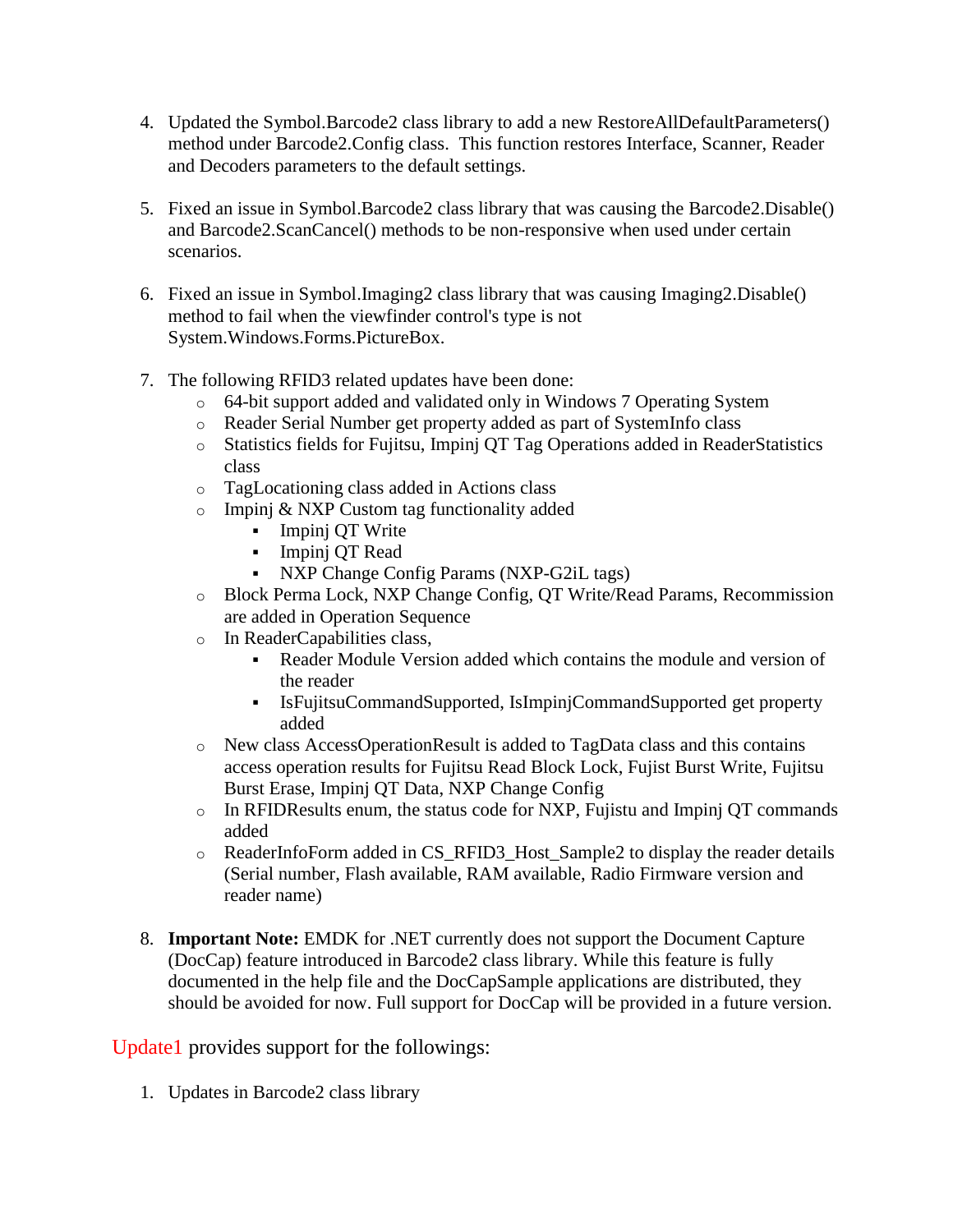- $\circ$  Fixed an issue which was causing the application to be non-responsive when Barcode2.ScanCancel() and Barcode2.Disable() methods are called one after the other.
- o Fixed an issue which was throwing OperationFailureException when ScanCancel() is called immediately after Scan() method is called.
- o The Results.PENDING enum member is being deprecated. It will be removed in a future release. Use the Results.E\_SCN\_READPENDING member instead.
- 2. Included native libraries which are used by the managed class libraries as part of the SDK installation. These native libraries are located in <EMDK for .NET Installation Folder>\v2.6\SDK\Smart Devices. Refer to the Usage Notes section in the Readme file for more information.

Update2 provides support for the followings:

- 1. Updated the Barcode2 class library with the new Document Capture (DocCap) feature:
	- o Provides the ability to capture an image of a printed page or label.
	- o If the captured image contains a barcode, the barcode data can also be decoded.
	- o New DocCapSample1 applications for illustrating the use of the DocCap APIs.
	- o Refer to the section "Document Capture Programming" in the Barcode2 Programmer's Guide provided in the help documentation for more information on the DocCap feature.
	- o Currently supported on MC3100 CE6.0, MC9100 CE6.0, MC3100 WM6.5, MC55A WM6.5, MC75A WM6.5, MC9100 WM6.5 and MC9500 WM6.5.
	- o This may require installing Document Capture driver which can be download from [Document Capture v1.0](http://support.symbol.com/support/search.do?cmd=displayKC&docType=kc&externalId=13580)
- 2. Updated the Fusion class library with the following new features:
	- o New Fusion H3.40 support for ES400 and MC65 devices. Fusion H\_3.40 supports the FastRoaming, OptimizeRadio and FipsMode options.
	- o **Important Note**: EMDK for .NET currently does not support the features such as RFBandChannels, RFBandChannelsSettings and PerformanceSetting, While these features are fully documented in the help file, they should be avoided for now. Full support for these features will be provided in a future version.
- 3. Updated the Keyboard class library with the following new features:
	- o New GetKeyStateEx() method under the KeyPad class. This method is supported only on ES400 and MC65.
	- o Support for additional key states under the KeyStates structure: SHIFT\_LOCK, NUMERIC\_LOCK, FUNCTION\_LOCK, ORANGE\_TEMP, ORANGE\_LOCK, ORANGE\_SHIFT\_LOCK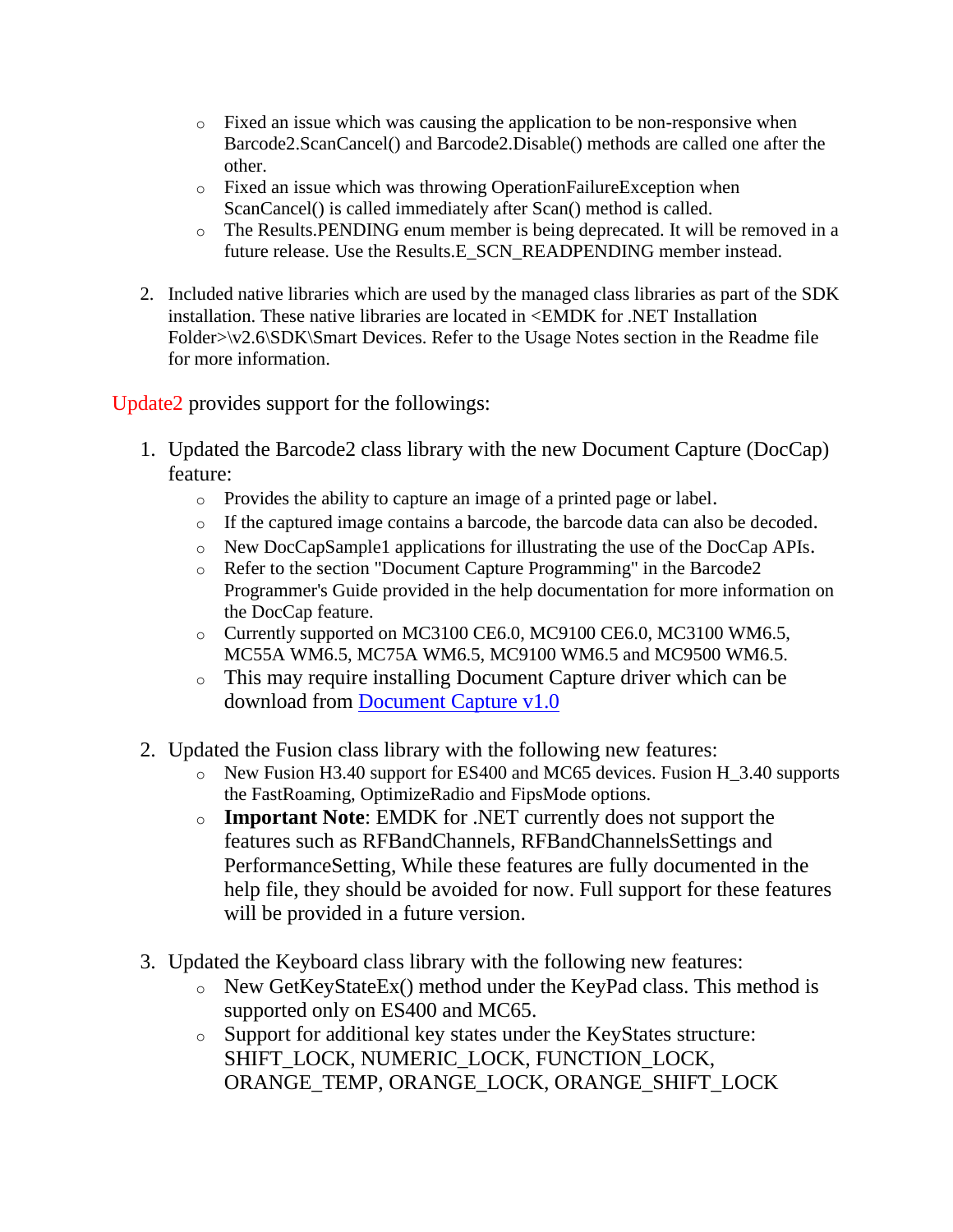- 4. Fixed the following issues:
	- o Fixed the rare issue of ObjectDisposedException raised in the event notifications of the class libraries such as Symbol.Barcode and Symbol.Barcode2.
	- o Fixed Barcode2.IsScanPending property to provide accurate information on the pending status of the previous scan call.
	- o Fixed the issue that was causing the MagStripe2.Disable() and MagStripe2.SwipeCancel() methods to be non-responsive when used under certain scenarios.
	- o Fixed the Symbol.Imaging2 class library:
		- Fixed the issue where OutOfMemoryException was thrown when setting Imaging2.Config.ImageCapability.FileFormat.Value to FileFormats.TWFF\_BMP and Imaging2.Config.DeviceCapability.Resolution.Value to higher resolutions. Under this scenario, the ImageData.GetBitmap() method will return null and no exception is raised. As a work around, ImageData.MemoryStream can be used to access the image data.
		- Fixed the issue that was causing the Imaging2.Disable() and Imaging2.CaptureCancel() methods to be non-responsive when used under certain scenarios.
- 5. Rollup of previously released v2.6 Update1.

# *4* **Device Compatibility**

This software release has been approved for use with the following devices.

| Device        | Win CE<br>5.0 | Win CE<br>6.0 | Win<br>Mobile<br>5.0 | Win<br>Mobile<br>6.0/6.1 | Win Mobile<br>6.5 | Custom<br>Linux |
|---------------|---------------|---------------|----------------------|--------------------------|-------------------|-----------------|
| <b>ES400</b>  |               |               |                      |                          | $\ast$            |                 |
| <b>FX7400</b> | $\ast$        |               |                      |                          |                   |                 |
| <b>FX9500</b> |               |               |                      |                          |                   | $\ast$          |
| <b>MC1000</b> | $\ast$        |               |                      |                          |                   |                 |
| <b>MC17</b>   | $\ast$        |               |                      |                          |                   |                 |
| MC2100        |               | $\ast$        |                      |                          |                   |                 |
| <b>MC3000</b> | $\ast$        |               |                      | $\ast$                   |                   |                 |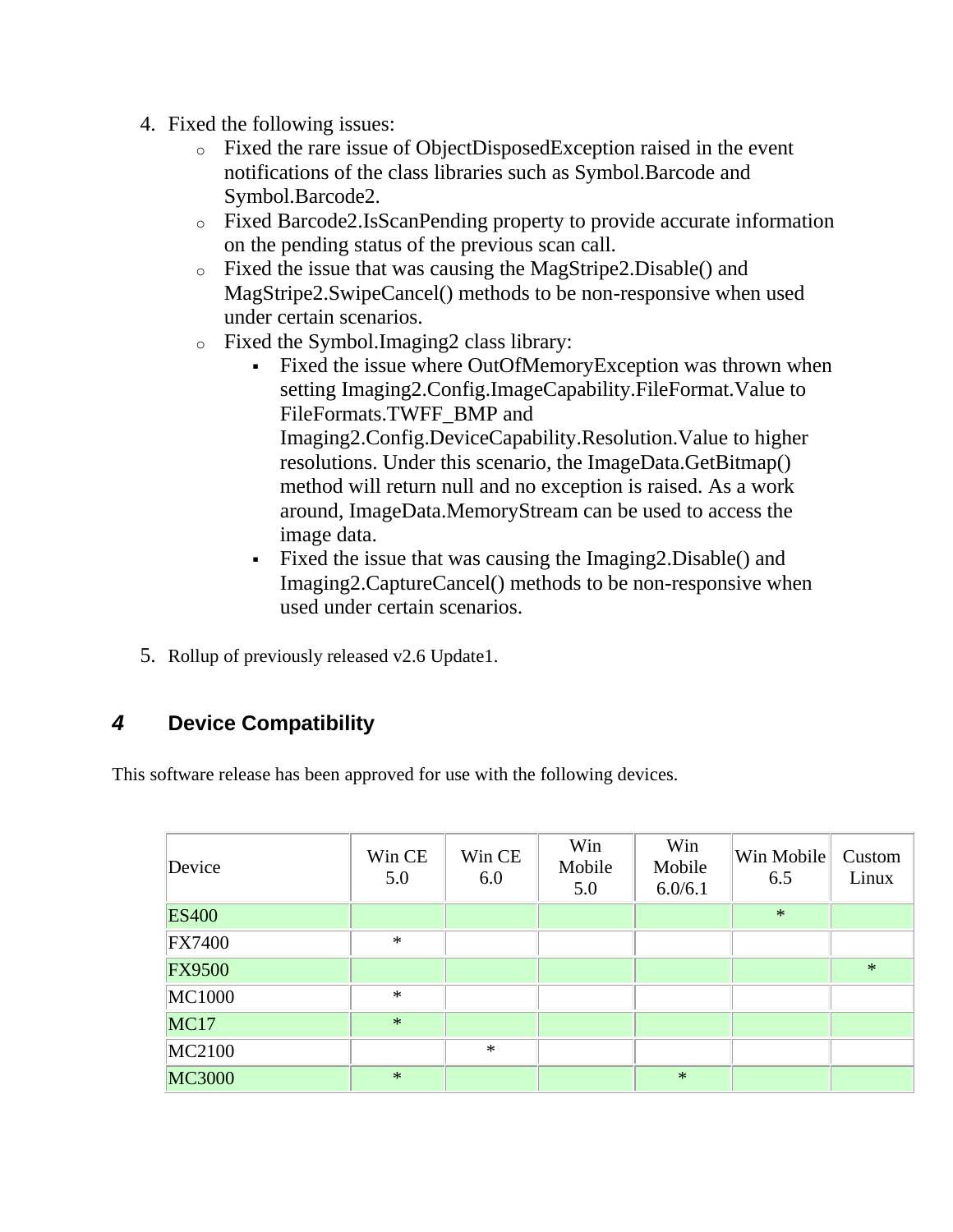| MC3190Z       |        |        |        |        | $\ast$ |  |
|---------------|--------|--------|--------|--------|--------|--|
| MC3100        |        | $\ast$ |        | $\ast$ | $\ast$ |  |
| MC55          |        |        |        | $\ast$ | $\ast$ |  |
| MC55A         |        |        |        |        | $\ast$ |  |
| MC55N0        |        |        |        |        | $\ast$ |  |
| <b>MC65</b>   |        |        |        |        | $\ast$ |  |
| MC70          |        |        | $\ast$ | $\ast$ |        |  |
| <b>MC75</b>   |        |        |        | $\ast$ | $\ast$ |  |
| MC75A         |        |        |        |        | $\ast$ |  |
| MC9000        | $\ast$ |        | $\ast$ |        |        |  |
| MC9090        | $\ast$ |        | $\ast$ | $\ast$ |        |  |
| MC9090-Z      |        |        |        | $\ast$ |        |  |
| MC9100        |        | $\ast$ |        |        | $\ast$ |  |
| <b>MC9500</b> |        |        |        | $\ast$ | $\ast$ |  |
| <b>MK500</b>  | $\ast$ |        |        |        |        |  |
| <b>MK3000</b> | $\ast$ |        |        |        |        |  |
| <b>MK4000</b> | $\ast$ |        |        |        |        |  |
| <b>MT2000</b> | $\ast$ |        |        |        |        |  |
| <b>RD5000</b> | $\ast$ |        |        |        |        |  |
| VC5090        | $\ast$ |        |        |        |        |  |
| VC6090        |        |        |        | $\ast$ | $\ast$ |  |
| WT4000        | $\ast$ |        |        |        |        |  |
| XR400 Series  | $\ast$ |        |        |        |        |  |

\* Supported device

NOTE: Support for the older devices is provided by previous versions of this product.

# *5* **Installation Requirements**

## **Development PC**

Install Requirements for Visual Studio 2005:

- Microsoft® Windows XP (32-bit) or Microsoft® Windows Vista (32 bit) or Microsoft® Windows 7 (32-bit and 64-bit)
- Microsoft® Visual Studio 2005 \*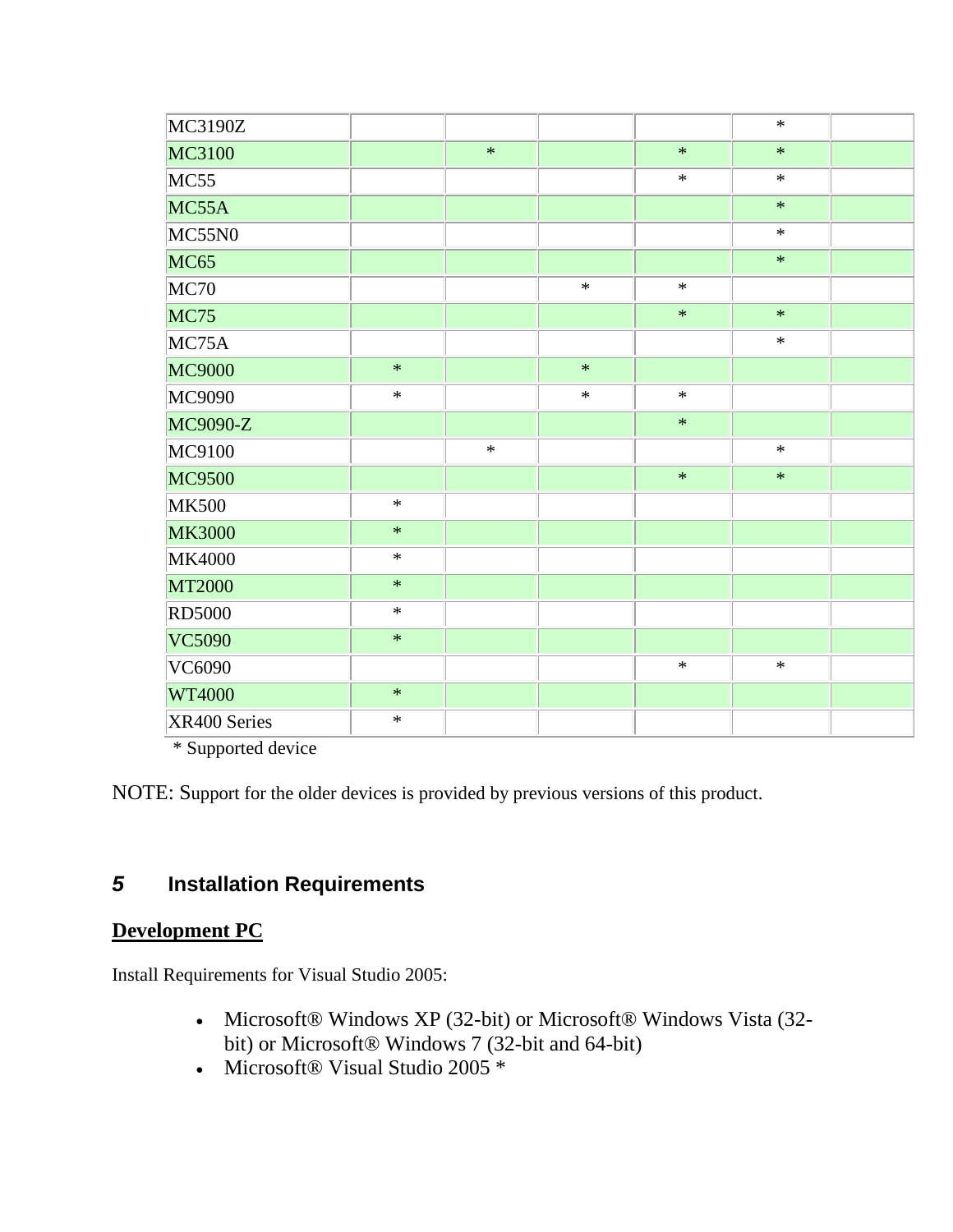- Microsoft ActiveSync 4.2 or higher (only for Windows XP, Vista has its own Mobile Device Center)
- Microsoft® Windows Mobile Device Center 6.1 or higher. (only for Windows 7)
- One of more of the following SDKs for the Windows Mobile [development:](http://www.microsoft.com/downloads/details.aspx?FamilyID=83A52AF2-F524-4EC5-9155-717CBE5D25ED&displaylang=en)
	- o [Microsoft® Windows Mobile 5.0 SDK for PocketPC](http://www.microsoft.com/downloads/details.aspx?FamilyID=83A52AF2-F524-4EC5-9155-717CBE5D25ED&displaylang=en)
	- o [Microsoft® Windows Mobile 6.0 Professional SDK for Pocket PC](http://www.microsoft.com/downloads/details.aspx?familyid=06111A3A-A651-4745-88EF-3D48091A390B&displaylang=en)
	- o [Microsoft® Windows Mobile 6.5](http://www.microsoft.com/downloads/details.aspx?FamilyID=20686a1d-97a8-4f80-bc6a-ae010e085a6e&displaylang=en) Professional Developer Tool [Kit](http://www.microsoft.com/downloads/details.aspx?FamilyID=20686a1d-97a8-4f80-bc6a-ae010e085a6e&displaylang=en)

Install Requirements for Visual Studio 2008:

- Microsoft® Windows XP (32-bit) or Microsoft® Windows Vista (32bit) or Microsoft® Windows 7 (32-bit and 64-bit)
- Microsoft® Visual Studio 2008 \*
- Microsoft ActiveSync 4.5 or higher (only for Windows XP, Vista has its own Mobile Device Center)
- Microsoft® Windows Mobile Device Center 6.1 or higher. (only for Windows 7)
- One of more of the following SDKs for the Windows Mobile [development:](http://www.microsoft.com/downloads/details.aspx?FamilyID=83A52AF2-F524-4EC5-9155-717CBE5D25ED&displaylang=en)
	- o [Microsoft® Windows Mobile 6.0 Professional SDK for Pocket PC](http://www.microsoft.com/downloads/details.aspx?familyid=06111A3A-A651-4745-88EF-3D48091A390B&displaylang=en)
	- o [Microsoft® Windows Mobile 6.5 Professional Developer Tool](http://www.microsoft.com/downloads/details.aspx?FamilyID=20686a1d-97a8-4f80-bc6a-ae010e085a6e&displaylang=en)  [Kit](http://www.microsoft.com/downloads/details.aspx?FamilyID=20686a1d-97a8-4f80-bc6a-ae010e085a6e&displaylang=en)

\* The edition of Visual Studio installed must support mobile device development. Express editions of Visual Studio do not support mobile device development. Visual Studio 2008 Standard Edition does not support mobile device development.

## **Device Runtimes**

To run device applications that utilize EMDK for .NET libraries, the following device runtimes must be installed:

> Microsoft .NET Compact Framework. The following table specifies the combinations of Visual Studio and .NET Compact Frameworks supported by EMDK:

|                    | CF 2.0 SP2 | CF 3.5    |
|--------------------|------------|-----------|
| Visual Studio 2005 | Supported  |           |
| Visual Studio 2008 | Supported  | Supported |